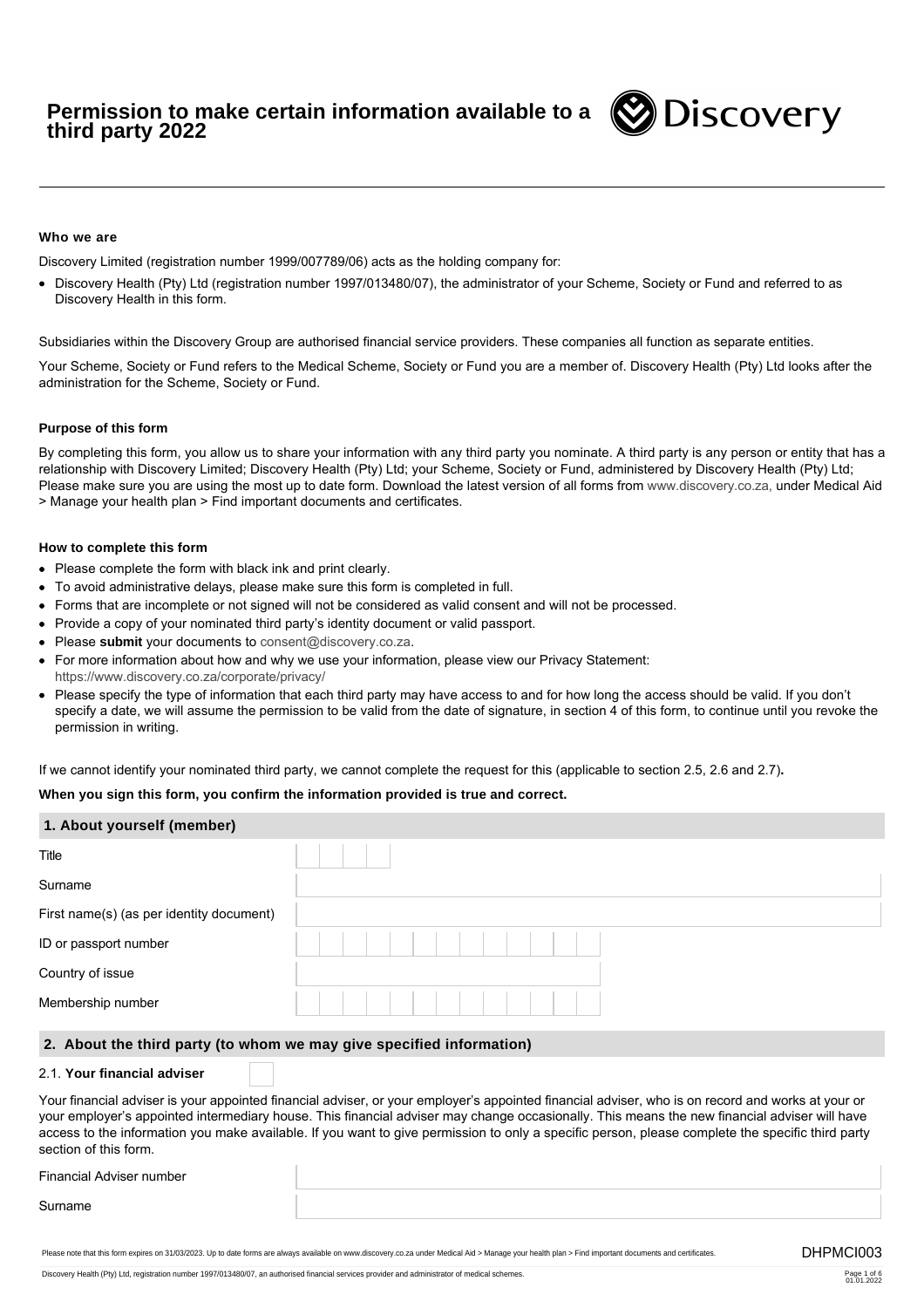| First name(s) (as per identity document)                                                                                                                                                                                                                                                                                                                                                                                                                                                                                                                                      |
|-------------------------------------------------------------------------------------------------------------------------------------------------------------------------------------------------------------------------------------------------------------------------------------------------------------------------------------------------------------------------------------------------------------------------------------------------------------------------------------------------------------------------------------------------------------------------------|
| 2.2. Financial Adviser house                                                                                                                                                                                                                                                                                                                                                                                                                                                                                                                                                  |
| An intermediary house is a group of financial advisers who conduct their business and give advice under one business name.                                                                                                                                                                                                                                                                                                                                                                                                                                                    |
| Financial Adviser house                                                                                                                                                                                                                                                                                                                                                                                                                                                                                                                                                       |
| Financial Adviser house<br>name                                                                                                                                                                                                                                                                                                                                                                                                                                                                                                                                               |
| 2.3. Your employer contact person                                                                                                                                                                                                                                                                                                                                                                                                                                                                                                                                             |
| Your employer contact person is the contact person or representative where you work. This contact person or representative may change<br>occasionally. This means a new contact person or representative may have access to the information you make available. Your permission only<br>applies to the contact person at your current employer. If you change employers, this permission will end. If you want to give permission to only<br>a specific person and not the employer contact person in general, please complete the specific third party section of this form. |
| Title                                                                                                                                                                                                                                                                                                                                                                                                                                                                                                                                                                         |

| .                                        |                  |
|------------------------------------------|------------------|
| Surname                                  |                  |
| First name(s) (as per identity document) |                  |
| ID or passport number                    | Country of issue |

## **Third Party Please tick the third party to which you want to make information available**

|                             | Make all of the below available    |                                   |                                   |                                         |                      |  |  |  |  |  |  |  |  |  |
|-----------------------------|------------------------------------|-----------------------------------|-----------------------------------|-----------------------------------------|----------------------|--|--|--|--|--|--|--|--|--|
|                             | <b>Financial</b><br><b>Adviser</b> | <b>Financial Adviser</b><br>house | <b>Employer contact</b><br>person | Date from                               | Date to              |  |  |  |  |  |  |  |  |  |
| Biographical<br>information |                                    |                                   |                                   | ID<br>İΜ<br>IY<br>IM.<br>IY.<br>IY      | ID<br>l M<br>IM.     |  |  |  |  |  |  |  |  |  |
| Benefit information         |                                    |                                   |                                   | ID<br>M<br>IY<br>IY<br>IM.<br>IY        | D <br>ID<br>M<br>M   |  |  |  |  |  |  |  |  |  |
| Financial<br>information    |                                    |                                   |                                   | ID<br>M<br>IY<br>IY.<br>IM.<br>IY       | D <br>ID<br>M<br>M   |  |  |  |  |  |  |  |  |  |
| Medical<br>information      |                                    |                                   |                                   | ID<br>M<br>IM.<br>IY<br>IY.<br>IY<br>IY | D <br>ID<br>l M<br>M |  |  |  |  |  |  |  |  |  |

(Refer to table 1 on page 4 for examples of these types of information).

| 2.4. Your doctor                |  |  |  |  |  |  |
|---------------------------------|--|--|--|--|--|--|
| <b>BHF Practice number</b>      |  |  |  |  |  |  |
| Doctor's first name and surname |  |  |  |  |  |  |

## **Your doctor**

| Make all of the below available                                                                    |  |           |    |    |   |  |         |     |     |    |    |  |
|----------------------------------------------------------------------------------------------------|--|-----------|----|----|---|--|---------|-----|-----|----|----|--|
|                                                                                                    |  | Date from |    |    |   |  | Date to |     |     |    |    |  |
| Biographical information                                                                           |  | ΙM        | ΙM | Iv | V |  | ID      | ΙM  | IM. | IV | IY |  |
| Benefit information                                                                                |  | M         | M  |    |   |  | ID      | M   | ΙM  |    | IY |  |
| Financial information                                                                              |  | M         | IΜ |    |   |  | ID      | M   | M   |    |    |  |
| Medical information (Including Health Record containing pathology and<br>radiology results and may |  | M         | IМ |    | Y |  | ID      | IM. | IМ  |    |    |  |
| include HIV-related information)                                                                   |  |           |    |    |   |  |         |     |     |    |    |  |

(Refer to table 1 on page 4 for examples of these types of information).

*\*Please refer to the specific terms and conditions section under 'Discovery HealthID application consent' on the final page of this form.*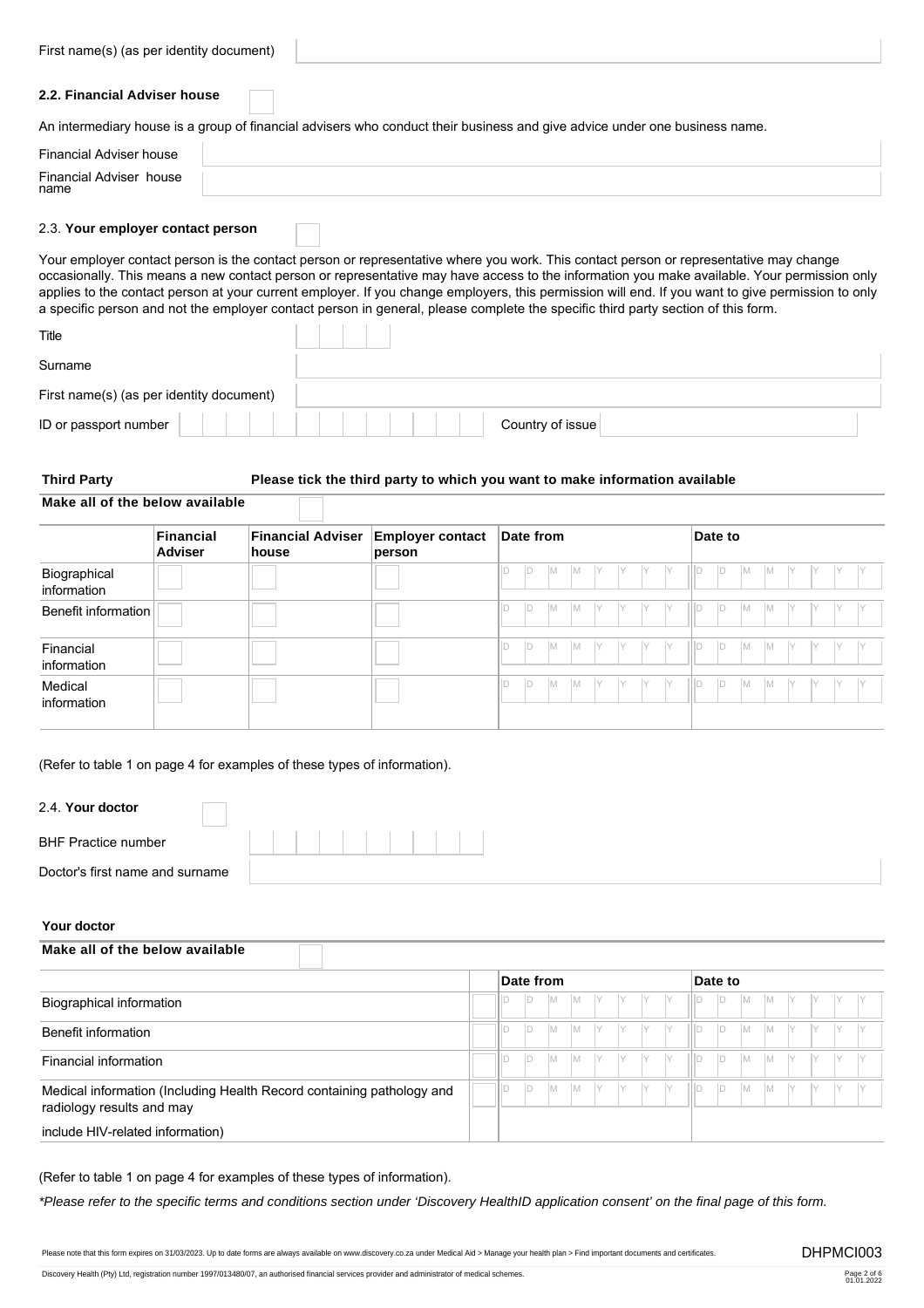## 2.5. **Specific third party 1**

Contact number Email address

| You give permission to make information available to the third party specified below. |                                                                    |
|---------------------------------------------------------------------------------------|--------------------------------------------------------------------|
| Title                                                                                 |                                                                    |
| Surname                                                                               |                                                                    |
| First name(s) (as per identity document)                                              |                                                                    |
|                                                                                       | ID or passport number                             Country of issue |

# 2.6. **Specific third party 2** You give permission to make information available to the third party specified below.

| Title                                    |  |                  |  |
|------------------------------------------|--|------------------|--|
| Surname                                  |  |                  |  |
| First name(s) (as per identity document) |  |                  |  |
| ID number                                |  | Country of issue |  |
| Contact number                           |  |                  |  |
| Email address                            |  |                  |  |

## 2.7. **Specific third party 3**

You give permission to make information available to the third party specified below.

| Title                                    |                  |
|------------------------------------------|------------------|
| Surname                                  |                  |
| First name(s) (as per identity document) |                  |
| ID number                                | Country of issue |
| Contact number                           |                  |
| Email address                            |                  |

## **3. About the information we may give to the specified third party**

| Third party                     |                           | Please tick the third party to which you want to make information available |           |  |    |   |    |  |   |     |         |  |    |    |     |     |  |  |  |
|---------------------------------|---------------------------|-----------------------------------------------------------------------------|-----------|--|----|---|----|--|---|-----|---------|--|----|----|-----|-----|--|--|--|
| Make all of the below available |                           |                                                                             |           |  |    |   |    |  |   |     |         |  |    |    |     |     |  |  |  |
|                                 | Specific third<br>party 2 | <b>Specific third</b><br>party 3                                            | Date from |  |    |   |    |  |   |     | Date to |  |    |    |     |     |  |  |  |
| Biographical information        |                           |                                                                             |           |  | ID | M | Iм |  |   | IY  |         |  | ID | M  | IM. | IY  |  |  |  |
| Benefit information             |                           |                                                                             |           |  | ID | M | M  |  |   | IY. | IY      |  |    | M  | IM. | IY. |  |  |  |
| Financial information           |                           |                                                                             |           |  | ID | M | M  |  | Y | Y   | IY      |  | ID | IМ | IM. | IY  |  |  |  |
| Medical information             |                           |                                                                             |           |  | ID | M | M  |  |   | Y   |         |  |    | M  | ΙM  | IY  |  |  |  |

Page 3 of 6<br>01.01.2022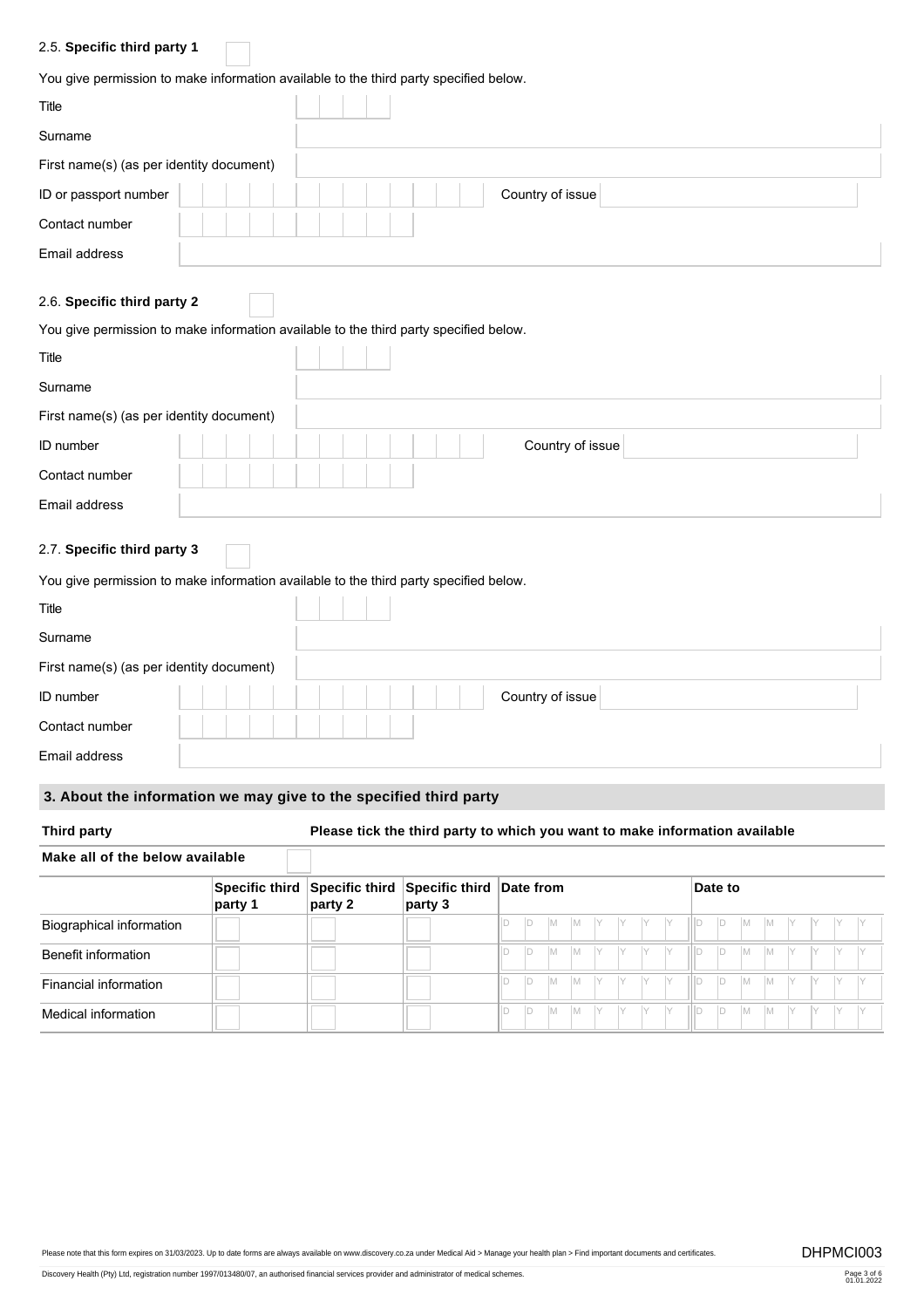Examples of the type of information we can make available to a third party are given in the table below:

| Table 1                                      |                                                         |                                                                                  |                                                                                                         |
|----------------------------------------------|---------------------------------------------------------|----------------------------------------------------------------------------------|---------------------------------------------------------------------------------------------------------|
| <b>Examples of biographic</b><br>information | Examples of benefit information Examples of financial   | information                                                                      | <b>Examples of medical</b><br>information                                                               |
| Membership number                            | Plan type                                               | Medical scheme tax certificate and Indicator of chronic condition<br>tax reports |                                                                                                         |
| Date of birth                                | Medical Savings Account balance                         | <b>Banking details</b>                                                           | <b>Prescribed Minimum Benefit</b><br>chronic conditions details                                         |
| ID number                                    | Medical Savings Accounts choice:<br>Scheme Rate or Cost | Total contribution and breakdown                                                 | Confirmation of claims paid<br>(excluding amounts and origin of<br>payments)                            |
| Postal and email address                     | <b>Current Medical Savings Account</b><br>spent         |                                                                                  | Claims transaction history                                                                              |
| Physical address                             | Limits                                                  |                                                                                  | Hospital procedures                                                                                     |
| Telephone numbers                            | Waiting period details                                  |                                                                                  | Procedure codes                                                                                         |
|                                              | Self-payment Gap                                        |                                                                                  | Procedures done in doctors' rooms<br>paid from Hospital Benefit                                         |
|                                              | Above Threshold Benefit                                 |                                                                                  | MedXpress medicine query                                                                                |
|                                              |                                                         |                                                                                  | Doctors only                                                                                            |
|                                              |                                                         |                                                                                  | Health Record (including pathology<br>and radiology results and may<br>include HIV-related information) |

### **4. Terms and Conditions**

- 4.1. This document gives Discovery Limited, Discovery Health (Pty) Ltd, the Scheme, Society, or Fund permission to make certain information available to the named third party or third parties selected in this form and reserve the right to revoke this consent if there is a breach of any terms and conditions of this agreement or any rules by either of the parties.
- 4.2. You agree that by making this information available, Discovery Limited, Discovery Health (Pty) Ltd, the Scheme, Society, or Fund are not responsible for any loss, whether direct, indirect or as a result of disclosing the information.
- 4.3. You agree that the named third parties receiving this information may not hold Discovery Limited, Discovery Health (Pty) Ltd, the Scheme, Society, or Fund responsible for any claims that result from the wrongful use or disclosure of the information by the named third parties.
- 4.4. You agree that once you have given permission, Discovery Limited, Discovery Health (Pty) Ltd, the Scheme, Society, or Fund may give all the information that falls under the selected type of information to the named third parties.
- 4.5. This permission will end on the dates specified in section 2 and 3 of this form or when your employer contract ends (if your relationship with Discovery Limited, Discovery Health (Pty) Ltd, the Scheme, Society, or Fund is through your employer).
- 4.6. You agree that if you have not given an expiry date in section 3 of this form, the permission will only end on your specific instruction in writing (or when the purpose of the permission has been served). Any 3rd party consent expires on death.
- 4.7. Discovery Limited, Discovery Health (Pty) Ltd, the Scheme, Society, or Fund will only share the personal, financial and medical information for you or your dependants or beneficiaries on your health plan or policies if it is requested by a third party to which you have already given consent for disclosure and the parties with which Discovery Limited, Discovery Health (Pty) Ltd, the Scheme, Society, or Fund share the information agree to keep the information confidential. If Discovery Limited, Discovery Health (Pty) Ltd, the Scheme, Society or Fund wants to share your information for any other reason, we will do so only with your express consent.

#### **Consent to use the Discovery HealthID application. \* (refer to 2.4) Definitions**

"Applicable law" includes all these:

- the Promotion of Access to Information Act 2 of 2000
- the Electronic Communications and Transactions Act 25 of 2002 (as amended)
- the Protection of Personal Information Act 4 of 2013
- the Consumer Protection Act 68 of 2008  $\bullet$
- the Medical Schemes Act 131 of 1998 (as amended)
- the National Health Act 61 of 2003
- the Children's Act 38 of 2005
- the Choice on Termination of Pregnancy Act 92 of 1996
- Ethical Rules of Conduct for Practitioners Registered under the Health Professions Act, 1974 published as GNR 717, dated 4 August 2006 in the Government Gazette ("the Ethical Rules")
- All applicable guidelines published in General Ethical Guidelines for the Health Care Professions as published by the Health Professions Council of South Africa ("the HPCSA guidelines").

"Electronic Health Record" (or EHR) is a regularly updated summary of all information (also referred to as "my information") that is accessible and made available through the HealthID application.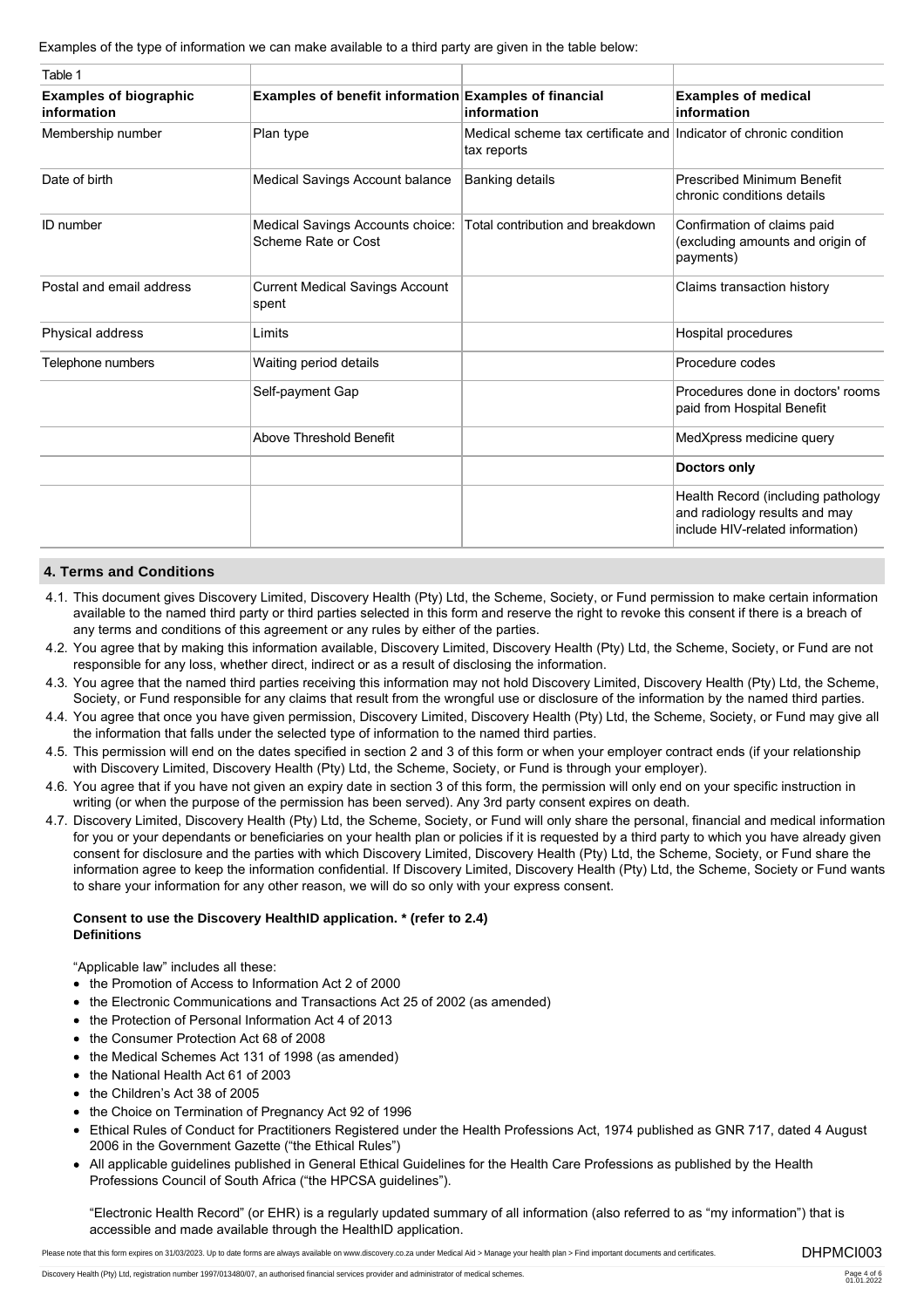"My information" refers to all personal, other and possibly sensitive medical, clinical or claim information (recorded in the EHR) and includes:

- All existing and newly diagnosed chronic conditions  $\bullet$
- Chronic Illness Benefit and health plan information  $\bullet$
- Certain biographical details  $\bullet$
- Medical information that healthcare providers send to Discovery Health (Pty) Ltd and the Scheme or Fund.  $\bullet$
- All results, including pathology and radiology (if any), which may also include information about HIV or AIDS, sexually transmitted diseases and pregnancy or its termination.

## **Acknowledgement**

## I acknowledge that -

- Medical information that healthcare providers send to Discovery Health (Pty) Ltd and the Scheme or Fund.
- Certain biographical details  $\bullet$
- Chronic illness Benefit and health plan information
- All existing and newly diagnosed chronic conditions
- Discovery Health (Pty) Ltd ("Discovery Health") has developed an application ("HealthID") medical practitioners can use to access my  $\bullet$ information recorded in my Electronic Health Record (EHR).
- The purpose of HealthID is to support and enable quality clinical care to members of the Schemes, Societies, or Funds administered by Discovery Health and to help reduce the administrative burden on medical practitioners accessing my information.
- Only medical practitioners who have subscribed to and are authorised to use HealthID and its features ("authorised medical practitioners") can access my information.
- All authorised medical practitioners who treat me from time to time can only request and access my information through HealthID if they have my consent.
- Once I have granted consent, any authorised medical practitioners who I may consult from time to time and who have my consent can access all my information recorded in my EHR including details of consultations with other medical practitioners I may have consulted before.
- I can at any time change or revoke my consent by formally letting Discovery Health know of my decision. In this case, HealthID will grant authorised medical practitioners access to my information only up to the date I change or revoke my consent and will not make my information available to any authorised medical practitioners from then on. By giving my consent, I give Discovery Health permission to share my information (through my EHR) with my authorised medical practitioners to assist in making informed clinical decisions.

I understand that once Discovery Health has shared my information with authorised medical practitioners, Discovery Health has no further control over this information and will not be accountable for its safeguarding. I also understand that the authorised medical practitioners have confirmed to Discovery Health that they will treat my information as confidential and in line with applicable laws. I note that Discovery Health will, as required by and in adhering to applicable laws, protect and maintain the confidentiality of my information.

#### **Consent**

4.8. By consenting, I agree to –

4.8.1. My information being made available to authorised medical practitioners through HealthID for the purposes outlined here

- 4.8.2. Discovery Health receiving my information directly from any healthcare provider and making this available through HealthID.
- 4.9. I am entitled to change or revoke my consent at any time.
- When I revoke my consent, medical practitioners will no longer be able to access my information.
- 4.10. The consent I give (as set out in this form) is valid from the date and time when I give consent and will continue until I change or revoke my consent as explained in point 2.
- 4.11. I agree that by making this information available, Discovery Health will not be responsible for any loss or damage (whether direct or indirect) that may arise from the use of this information, other than where it is due to or attributable to grossly negligent or fraudulent conduct by Discovery Health.
- 4.12. I give permission for my authorised medical practitioners to provide Discovery Health and my Scheme, Society, or Fund with my diagnosis and other relevant clinical information to review applications for the Chronic Illness Benefit. For the Chronic Illness Benefit, I understand that –
	- 4.12.1. Funding from the Chronic Illness Benefit depends on meeting benefit entry requirements as determined by my scheme, society, or fund.
	- 4.12.2. It provides cover for disease modifying therapy only, which means that not all medicines for a listed condition are automatically covered or funded.
	- 4.12.3. By registering, I agree that my condition may be subject to disease management interventions and periodic review and that this requires giving both Discovery Health and my authorised medical practitioners access to my information.
	- 4.12.4. Funding for medicine will only be provided from when my Scheme, Society, or Fund receives and approves an application form that is completed in full.
	- 4.12.5. I may need to send an updated or new application form, if my Scheme, Society, or Fund asks for this.
- 4.13. I have had an opportunity to read (or have read to me) and I am aware of and fully understand all the terms, conditions and consequences of giving my consent.
- 4.14. I have had sufficient opportunity to ask questions about this consent form and have had these questions, if any, answered to my satisfaction by Discovery Health.
- 4.15. I have been made aware that the full terms and conditions can be accessed on www.discovery.co.za or by calling 0860 99 88 77 and that Discovery Health will provide me with a copy of this consent form on my request.
- 4.16. My consent to all the terms and conditions of HealthID is provided of my own free will without any undue influence from any person whatsoever.